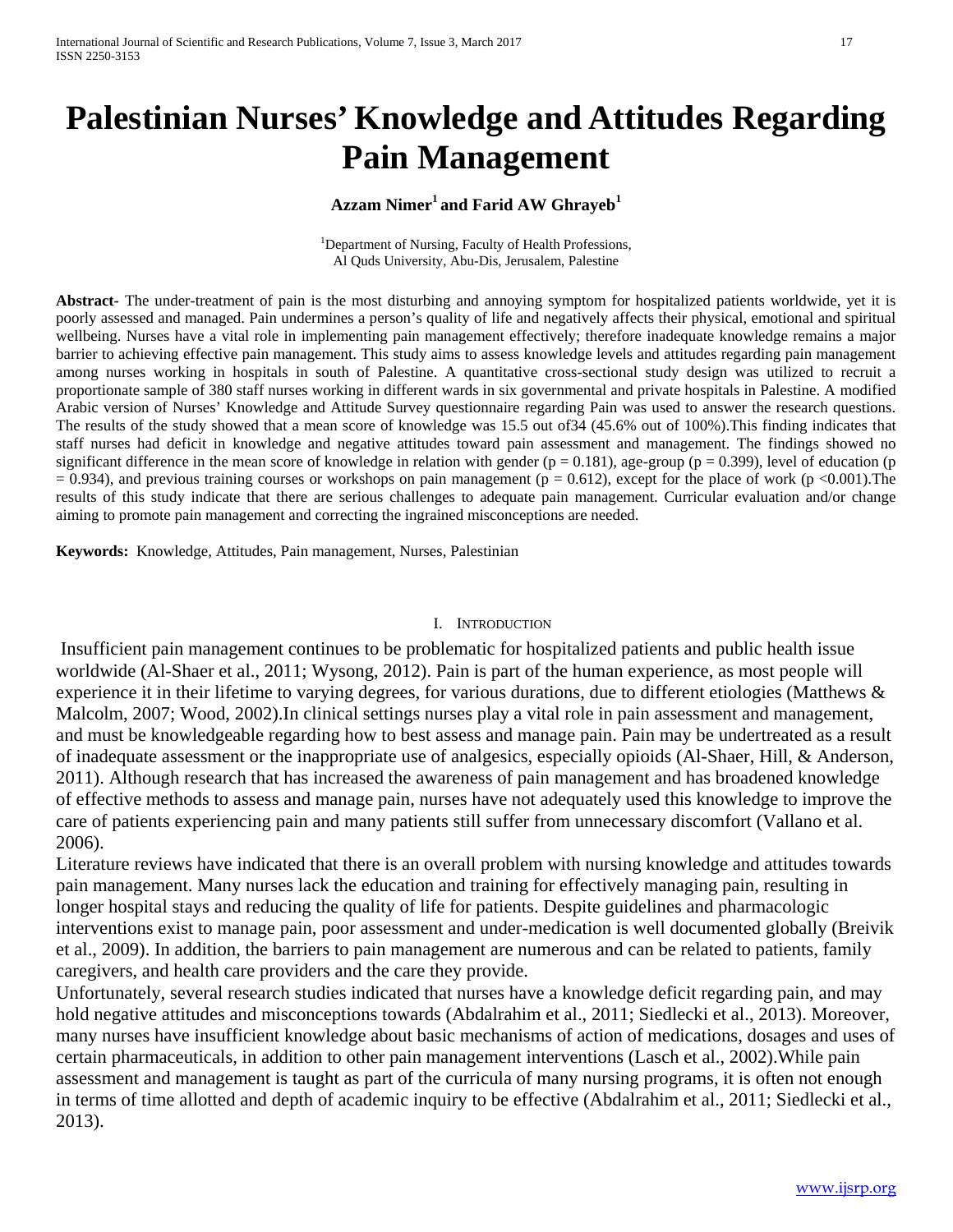The consequences of unrelieved pain can be devastating. Its debilitating effects has significantly interferes with the patient's physical, emotional and spiritual well-being, thus can alter the patient's quality of life (Yava et al., 2013; Alexandrina and Jacinta, 2013). Acute pain that is poorly controlled can contribute to complications such as direct medical costs and substantial indirect costs due to days lost from work. When pain is inadequately managed, patients continue to suffer and seek treatment, therefore driving up healthcare expenditures that could have been avoided with proper management (Wells et al., 2008). Research suggests pain negatively affects the endocrine and metabolic system, cardiovascular system, gastrointestinal system, and immune system and is often responsible for stress (Wells et al., 2008). In addition, there is an assumption that pain is highly associated with emotional and physical functioning, and that a reduction in pain will inevitably lead to an improvement in function and patient satisfaction (Turk & Dworkin, 2004).

Several research studies have been conducted to examine health care professionals' knowledge in managing patients' pain. For example, a study was conducted in the United States to examine the attitudes regarding pain of nurses working in10 separate nursing units in a mid western hospital and to assess their knowledge level (Al-Shaer et al., 2011). One hundred twenty-nine nurses completed the Nurses' Knowledge and Attitudes Survey Regarding Pain (KASRP). It was found that nurses continue to demonstrate inadequate knowledge of pain assessment and pain management interventions. Another study to evaluate nurses' knowledge of pain among 72 nurses who were either hospice or district nurses in the UK found that nurses had a low level of pain knowledge, with relatively special nurses having better knowledge in managing pain (Wilson, 2007). In Palestine, there are no studies that examined Palestinian nurses' knowledge and attitudes regarding pain management. To improve both the quality of care and the quality of life of patients suffering from medical illnesses, we need to assess the current knowledge and attitudes of registered nurses towards pain management. The purpose of this study therefore was to assess the current knowledge and attitudes of registered nurses towards pain management. This line of inquiry is critical because absence of pain is part of the basic human rights to health. Findings from this study add important information to the body of literature regarding nurses' knowledge and attitudes towards pain management in south west-bank, Palestine and programs can be planned and interventions developed to advance the body of general nursing knowledge and the nursing specialty of pain management.

#### II. METHODOLOGY

# *Design and sample*

A quantitative research method and a descriptive, cross-sectional study design were used. Data were collected from 6 settings (government and private hospitals) that represent the healthcare sector in south of West-Bank in Palestine. The target population was all nurses working in the critical care, emergency department, medicalsurgical; oncology, pediatric, renal, and surgical services and who met the sample criteria and agreed to participate in the study. The inclusion criteria were: (i) nurses working with adult inpatients in all units in the participating hospitals; (ii) having worked in the hospital units for at least six months continuously. A sample of 380 consenting registered nurses was drawn using a stratified random sampling method.The response rate was 94.7%.The self-administrated survey consisted of two parts: (i) participants information form and (ii) the nurses' knowledge and attitudes survey regarding pain-Arabic version (NKASRP-A). The Nurses Knowledge and Attitude questionnaire Regarding Pain (KASRP) was used to measure the nurses' level of knowledge and their attitude toward SCD pain assessment and management. The original NKASRP was developed by Ferrell and McCaffery in 1987and was revised and updated in 2006 and 2008. This survey of 38 questions has been widely used in western countries. The first 21 items are true/false questions,items 22-36 are multiple choice questions, and items 37 and 38 are case studies. It includes aspects of pain assessment,

pharmacological and non-pharmacological interventions and attitudes towards pain management (Ferrell & McCaffery 2006). Content validity of the KASRP was obtained by pain experts and derived from current standards of pain management. The construct validity was established through the comparison of scores from nurses across various levels of expertise. Test-retest reliability was estimated at  $r > .80$ ). The items were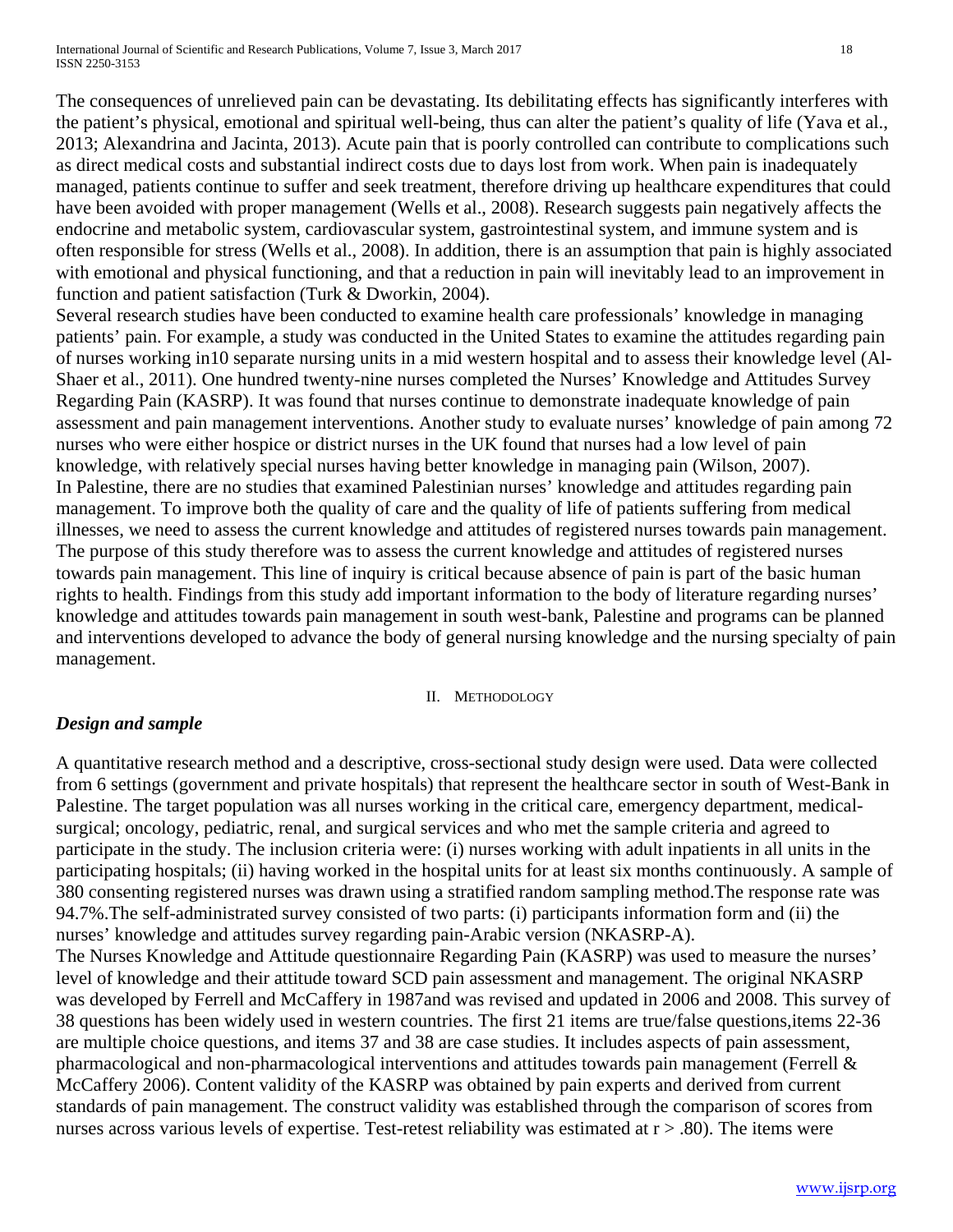determined to reflect both attitudes and knowledge with an overall coefficient alpha of 0.85 (Ferrell & McCaffrey, 2008).

# **Ethical Considerations**

Ethical approval for the study was obtained from Al Quds University and then from the Ethics Committees of the Palestinian Ministry of Health, as well as, from each hospital. Nurses' privacy was protected by allowing for anonymous and voluntary participation. The purpose of the study was explained to the participants and consent was obtained prior to the data collection. In addition, participation in the study was voluntary, and the participants had the right to withdraw at any stage of the research. Furthermore, the identities of the participants were not disclosed, and only aggregate data were reported.

## **Data analysis**

Data from the KASRP were analyzed using SPSS version 23.0 software. Descriptive statistics, including frequency, percentage, mean and standard deviation were used to describe the demographic data. The percentage of correct and incorrect answers for each item was calculated. Independent sample *t* test, one way ANOVA tests were used to detect differences in mean total score of knowledge in relation to demographic and personal characteristics. A p-value of <0.05 was considered statistically significant.

#### **III. RESULTS**

#### **Sample Characteristics**

A total of 360 nurses completed and returned the study questionnaire. As shown in Table 1, 54.4% of the participants were male, and the average age was 27.7(SD 5.3) years. In addition, more than half of the nurses had a bachelor's degree (59.4%) and were working in medical and surgical wards. Furthermore, 66.1% of nurses had 1 to 5 years of experience.

| Characteristics           | No. of<br>respondents (n) | $(\% )$ |  |  |
|---------------------------|---------------------------|---------|--|--|
| Age-group                 |                           |         |  |  |
| < 20                      | 257                       | 71.4    |  |  |
| Between 20 - 25           | 83                        | 23.1    |  |  |
| $>25$                     | 20                        | 5.6     |  |  |
| <b>Gender</b>             |                           |         |  |  |
| Male                      | 196                       | 54.4    |  |  |
| Female                    | 164                       | 45.6    |  |  |
| <b>Level of Education</b> |                           |         |  |  |
| Diploma                   | 133                       | 36.9    |  |  |

## **Table 1 Distribution of the studied sample according to their Socio-demographic data (n = 360)**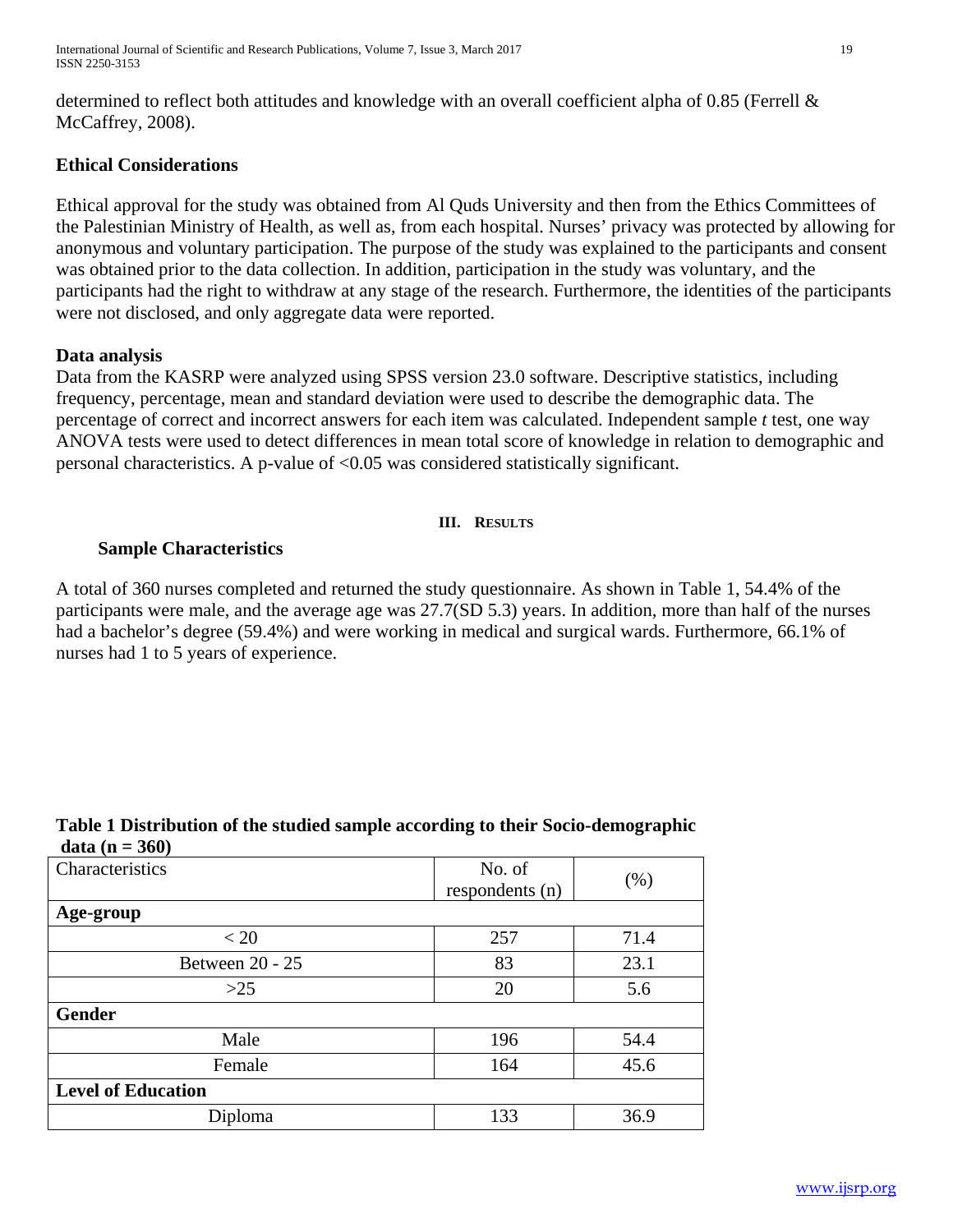International Journal of Scientific and Research Publications, Volume 7, Issue 3, March 2017 20 ISSN 2250-3153

| <b>Bachelor</b>            | 214 | 59.4 |  |  |  |
|----------------------------|-----|------|--|--|--|
| Master                     | 13  | 3.6  |  |  |  |
| <b>Years of Experience</b> |     |      |  |  |  |
| $1 - 5$                    | 238 | 66.1 |  |  |  |
| $6 - 10$                   | 82  | 22.8 |  |  |  |
| 11 15                      | 27  | 7.5  |  |  |  |
| More than 15               | 13  | 3.6  |  |  |  |
| <b>Place of training</b>   |     |      |  |  |  |
| Al Mezan Hospital          | 71  | 21.1 |  |  |  |
| Hebron government hospital | 50  | 13.9 |  |  |  |
| Al Hussein Gov. Hospital   | 62  | 17.2 |  |  |  |
| Al Yamama                  | 43  | 11.9 |  |  |  |
| <b>BASR</b>                | 67  | 18.6 |  |  |  |
| Al Ahli Hospital           | 62  | 17.2 |  |  |  |

# **Nurses' Knowledge and Attitudes Regarding Pain Management**

For each item of the KASRP, the percentages of the correctly answered items in the questionnaire are calculated. Tables 2 present the data concerning the level of knowledge about pain assessment and management which was tested through True and False questions and multiple choice questions. The score ranged from 0 to 34 and the total was calculated using the number of correct answers which were then converted to percentage. The overall mean score of the level of knowledge was15.5 out of 34 (45.6% out of 100%).The highest score for all questions was 66.6% and lowest score was 18.1%.The participants scored above the recommended score of 80% (McCaffery & Pasero, 1999)in 5 questions and these questions were examining knowledge about pharmacological interventions. They scored between 50% and 70% in six questions and below 50% in 21 questions. The findings revealed that nurses had very poor knowledge about pain assessment and management. For example with regard to True and False questions, only 68 (18.9%) of the 360 participants correctly identified that vital signs are not always reliable. One thirds  $(n = 121, 33.6%)$  considered Promethazine (Phenergan) as a reliable potentiates of opioid analgesics. The highest percentages of correct answers were for items 6, 15, 16, 21, and 22, which are about respiratory depression occurrence, spiritual beliefs, opioid addiction, and manifestations of physical dependence following discontinuation of opioid (80.6%, 80.3%, 81.7%, 80.3% and 84.7%, respectively). However, many items received an extremely low percentage of correct answers. For example, twenty-one items did not reach a 50% correct answer rate. Most of these incorrect answers were related to: a) misunderstanding of physical dependence and its manifestations; b) morphine dosing calculations; c) fear of addiction; and d) knowledge of pain medication uses and side effects. For example, only 18.9% knew the peak time of intravenous morphine and 5.3% for oral morphine (see table 3). The difference in the mean score was measured by independent sample *t* test, one way ANOVA tests. Although the sample size is large and the number of participants in each group is equal, it is difficult to detect the significance. when the total score of the questionnaire was compared regarding nurses' gender, age, educational level, and exposure to previous pain education, no significant differences were identified between those characteristics and the total knowledge and attitude score, except for the place of work (hospital), as shown in the results of the one way ANOVA, where the p value was <0.001(Table 4).

|      | Table 2 Correctly Answered Items in the Questionnaire (True/False questions) |           |
|------|------------------------------------------------------------------------------|-----------|
| Item |                                                                              | Correct   |
| No.  | <b>Item Content</b>                                                          | Responses |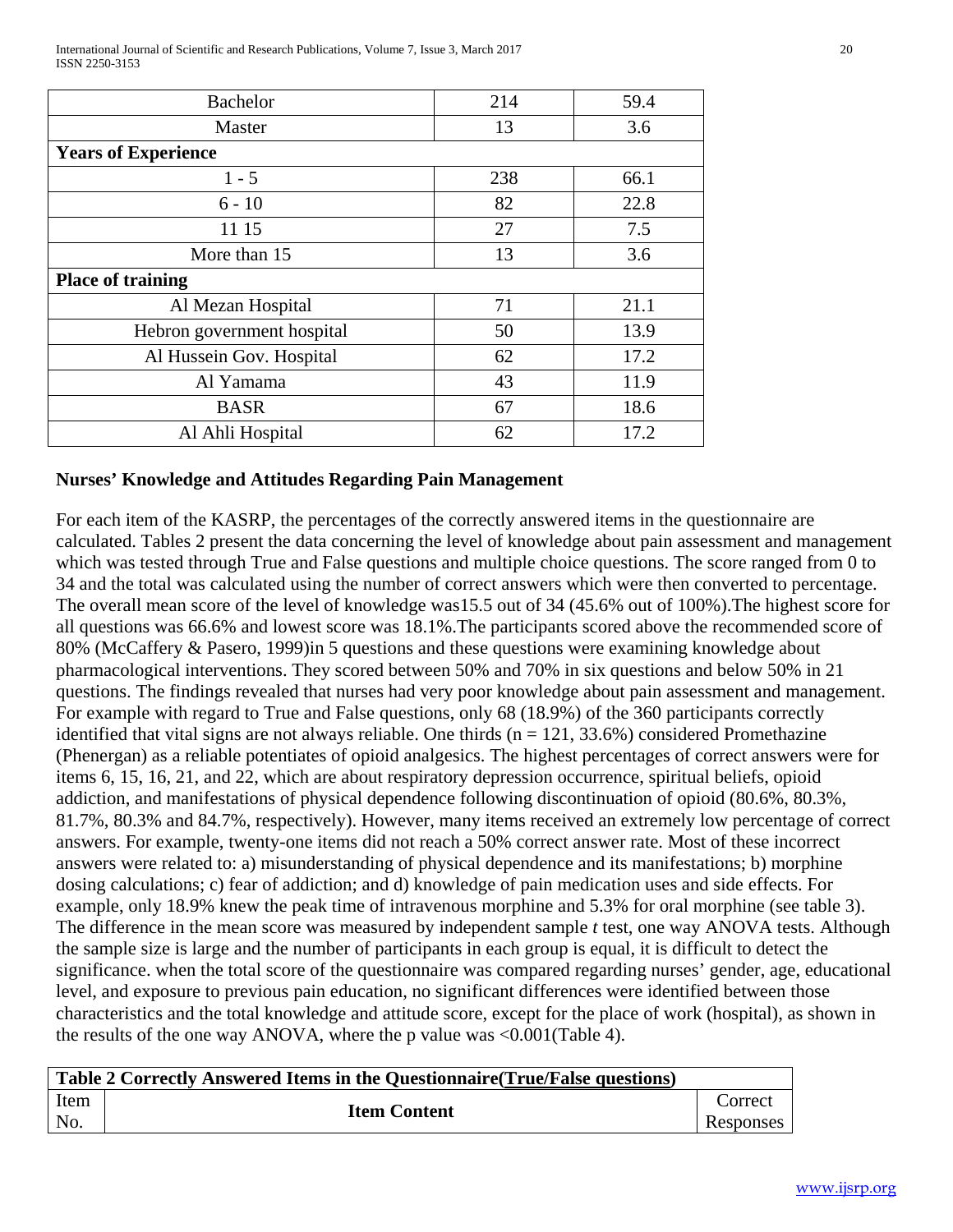|     |                                                                                                                                                                                                                                                   | $\mathbf n$ | %    |
|-----|---------------------------------------------------------------------------------------------------------------------------------------------------------------------------------------------------------------------------------------------------|-------------|------|
| 1.  | Vital signs are always reliable indicators of the intensity of a patient's pain. $(F)$                                                                                                                                                            | 68          | 18.9 |
| 2.  | Because their nervous system is under developed, children under two years of age<br>have decreased pain sensitivity and limited memory of painful experiences. $(F)$                                                                              | 177         | 49.2 |
| 3.  | Patients who can be distracted from pain usually do not have severe pain. (F)                                                                                                                                                                     | 109         | 30.3 |
| 4.  | Patients may sleep in spite of severe pain. $(T)$                                                                                                                                                                                                 | 139         | 38.6 |
| 5.  | Aspirin and other non steroidal anti-inflammatory agents are NOT effective<br>analgesics for painful bone metastases. $(F)$                                                                                                                       | 96          | 26.7 |
| 6.  | Respiratory depression rarely occurs in patients who have been receiving stable<br>doses of opioids over a period of months. $(T)$                                                                                                                | 290         | 80.6 |
| 7.  | Combining analgesics that work by different mechanisms (e.g., combining an<br>opioid with an NSAID) may result in better pain control with fewer side effects<br>than using a single analgesic agent. $(T)$                                       | 188         | 52.2 |
| 8.  | The usual duration of analgesia of $1-2$ mg morphine IV is 4-5 hours. (F)                                                                                                                                                                         | 163         | 45.3 |
| 9.  | Research shows that promethazine (Phenergan) and hydroxyzine (Vistaril) are<br>reliable potentiates of opioid analgesics. (F)                                                                                                                     | 121         | 33.6 |
| 10. | Opioids should not be used in patients with a history of substance abuse. $(F)$                                                                                                                                                                   | 92          | 25.6 |
| 11. | Morphine has a dose ceiling (i.e., a dose above which no greater pain relief can be<br>obtained). $(F)$                                                                                                                                           | 85          | 23.6 |
| 12. | Elderly patients cannot tolerate opioids for pain relief. $(F)$                                                                                                                                                                                   | 209         | 58.1 |
| 13. | Patients should be encouraged to endure as much pain as possible before using an<br>opioid. $(F)$                                                                                                                                                 | 71          | 19.7 |
| 14. | Children less than 11 years old cannot reliably report pain, so nurses should rely<br>solely on the parent's assessment of the child's pain intensity. (F)                                                                                        | 113         | 31.4 |
| 15. | Patients' spiritual beliefs may lead them to think pain and suffering are necessary.<br>(T)                                                                                                                                                       | 294         | 81.7 |
| 16. | After an initial dose of opioid analgesic is given, subsequent doses should be<br>adjusted in accordance with the individual patient's response. (T)                                                                                              | 289         | 80.3 |
| 17. | Giving patients sterile water by injection (placebo) is a useful test to determine if<br>the pain is real. $(F)$                                                                                                                                  | 117         | 32.5 |
| 18. | Vicodin (hydrocodone $5mg + \text{acetaminophen } 500 \text{ mg}$ ) PO is approximately equal<br>to $5-10$ mg of morphine PO. (T)                                                                                                                 | 218         | 60.6 |
| 19. | If the source of the patient's pain is unknown, opioids should not be used during<br>the pain evaluation period, because this could mask the ability to correctly diagnose<br>the cause of pain. $(F)$                                            | 72          | 20.0 |
| 20. | Anticonvulsant drugs such as gabapentin (Neurontin) produce optimal pain relief<br>after a single dose. $(F)$                                                                                                                                     | 175         | 48.6 |
| 21. | Benzodiazepines are not effective pain relievers unless the pain is due to muscle<br>spasm(T)                                                                                                                                                     | 288         | 80.0 |
| 22. | Narcotic/opioid addiction is defined as a chronic neurobiological disease,<br>characterized by behaviors that include one or more of the following: impaired<br>control over drug use, compulsive use, continued use despite harm, and craving(T) | 305         | 84.7 |

| Table 3 Correctly Answered Items in the Questionnaire (Multiple-choice questions) |                     |                      |      |  |
|-----------------------------------------------------------------------------------|---------------------|----------------------|------|--|
| Item                                                                              | <b>Item Content</b> | Correct<br>Responses |      |  |
| N <sub>0</sub>                                                                    |                     |                      | $\%$ |  |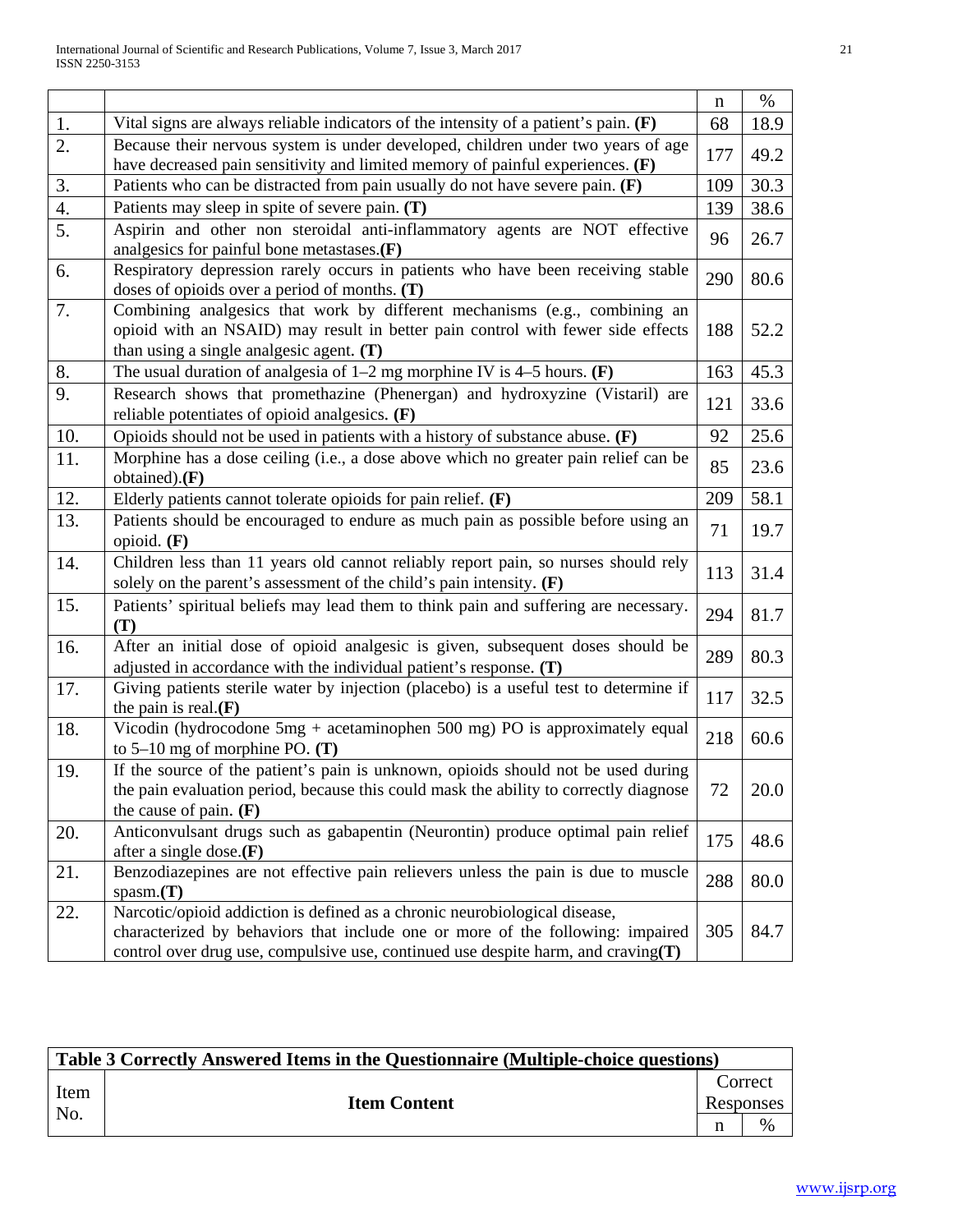| 23. | The recommended route of administration of opioid analgesics for patients with<br>persistent cancer-related pain is: (oral) | 19  | 5.3  |
|-----|-----------------------------------------------------------------------------------------------------------------------------|-----|------|
| 24. | The recommended route administration of opioid analgesics for patients with brief                                           |     |      |
|     | severe pain of sudden onset, such as trauma or postoperative pain, is:                                                      | 258 | 71.7 |
|     |                                                                                                                             |     |      |
|     | (intravenous)                                                                                                               |     |      |
| 25. | Which of the following analgesic medications is considered to be the drug of                                                |     |      |
|     | choice for the treatment of prolonged moderate to severe pain for cancer patients?                                          | 187 | 51.9 |
|     | (morphine)                                                                                                                  |     |      |
| 26. | Which of the following IV doses of morphine administered over a 4 hour period                                               |     |      |
|     | would be equivalent to 30 mg of oral morphine given q 4 hours? (morphine 10 mg                                              | 132 | 36.7 |
|     | IV)                                                                                                                         |     |      |
| 27. | Analgesics for postoperative pain should initially be given: (around the clock on                                           | 145 | 40.3 |
|     | fixed schedule)                                                                                                             |     |      |
| 28. | A patient with persistent cancer pain has been receiving daily opioid analgesics for                                        |     |      |
|     | 2months. Yesterday the patient was receiving 200 mg/h morphine intravenously.                                               |     |      |
|     | Today he has been receiving 250 mg/h intravenously. The likelihood of the patient                                           | 248 | 68.9 |
|     | developing clinically significant respiratory depression in the absence of new co-                                          |     |      |
|     | morbidity is: (less than $1\%$ )                                                                                            |     |      |
| 29. | The most likely reason a patient with pain would request increased doses of pain                                            |     |      |
|     | medication is: (the patient is experiencing increased pain)                                                                 | 192 | 53.3 |
| 30. | Which of the following is useful for treatment of cancer pain? (all of the above)                                           | 178 | 49.4 |
| 31. | The most accurate judge of the intensity of the patient's pain is: (the patient)                                            | 133 | 36.9 |
| 32. | Which of the following describes the best approach for cultural considerations in                                           |     |      |
|     | caring for patients in pain? (patient should be individually assessed to determine                                          | 262 | 72.8 |
|     | cultural influence)                                                                                                         |     |      |
| 33. | How likely is it that patient who develops pain already have an alcohol and/or drug                                         |     |      |
|     | abuse problem? $(5% -15%)$                                                                                                  | 80  | 22.2 |
| 34. | The time to peak effect for morphine given orally is: $(1-2 h)$                                                             | 68  | 18.9 |
|     |                                                                                                                             |     |      |

| Table 4 Independent t Test Results Analyzing the Difference in Mean Total Nurse |             |                    |                      |         |  |  |
|---------------------------------------------------------------------------------|-------------|--------------------|----------------------|---------|--|--|
| Knowledge Score Based on gender and previous training                           |             |                    |                      |         |  |  |
| Variable                                                                        | Mean $(SD)$ | $t$ statistic (df) | 95% CI of Difference | P value |  |  |
| Gender                                                                          |             |                    |                      |         |  |  |
| Male $(n=196)$                                                                  | 15.3(2.9)   | $-1.34(358)$       |                      | 0.181   |  |  |
| Female $(n=164)$                                                                | 15.7(2.7)   |                    | $(-0.98, 0.19)$      |         |  |  |
| <b>Previous training</b>                                                        |             |                    |                      |         |  |  |
| Yes $(n=229)$                                                                   | 15.3(3.3)   |                    | $-1.31, 0.77$        | 0.612   |  |  |
| No $(n=31)$                                                                     | 15.5(2.8)   | $-0.51(358)$       |                      |         |  |  |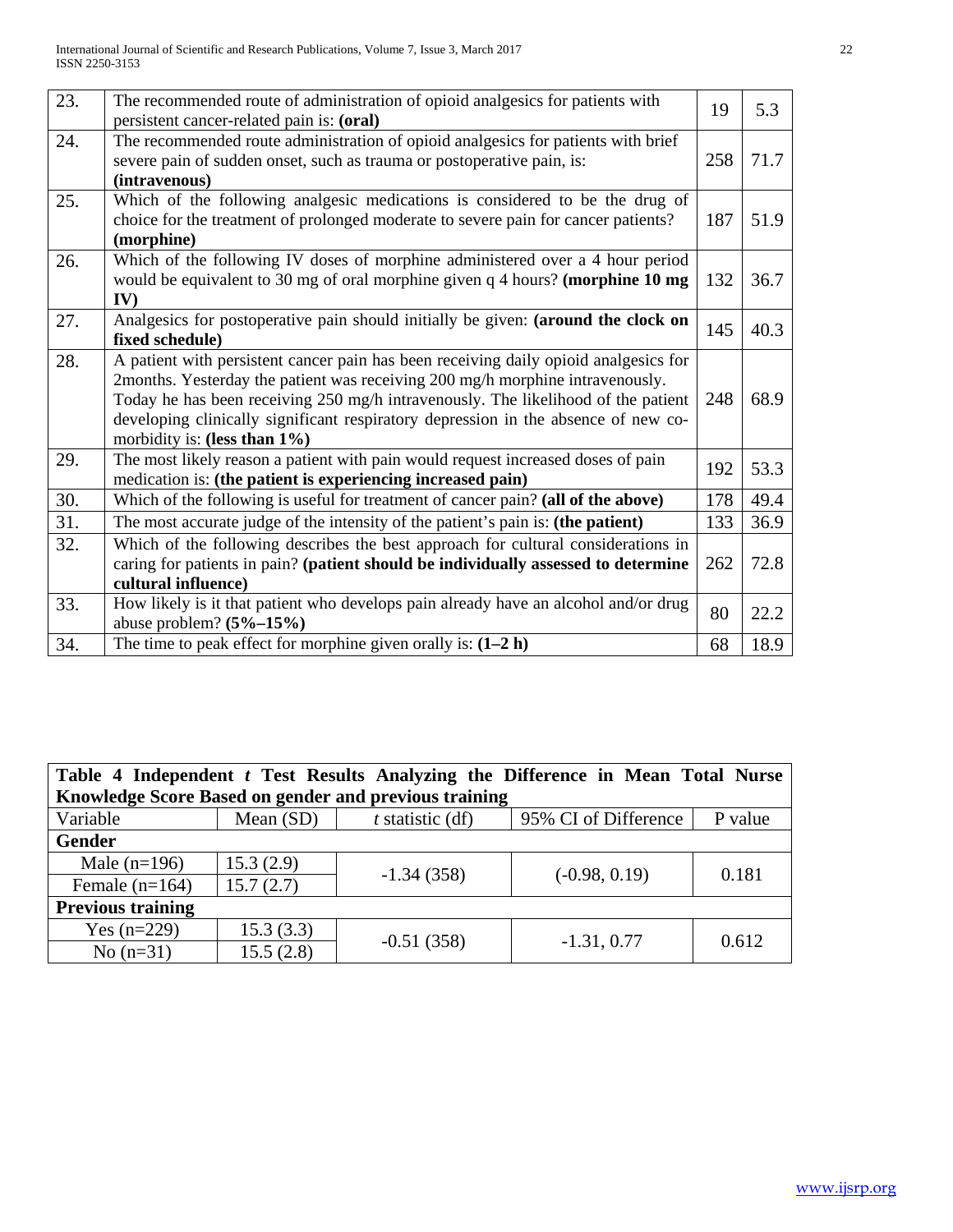| Table 5 One Way ANOVA Test Results Analyzing the Difference in Mean Total Nurse |             |                    |         |  |  |
|---------------------------------------------------------------------------------|-------------|--------------------|---------|--|--|
| Knowledge Score Based on Age, Level of Education and Place of work              |             |                    |         |  |  |
| Variable                                                                        | Mean $(SD)$ | $F$ statistic (df) | P value |  |  |
| Age-group                                                                       |             |                    |         |  |  |
| Between $20-29$ yrs $(n=257)$                                                   | 15.4(2.8)   |                    |         |  |  |
| Between $30-39$ yrs (n=83)                                                      | 15.9(2.9)   | 0.92(2)            | 0.399   |  |  |
| Others $(n=20)$                                                                 | 15.3(2.3)   |                    |         |  |  |
| <b>Level of Education</b>                                                       |             |                    |         |  |  |
| Diploma $(n=133)$                                                               | 15.5(2.7)   |                    |         |  |  |
| Bachelor $(n=214)$                                                              | 15.5(2.9)   | 0.07               | 0.934   |  |  |
| Master $(n=13)$                                                                 | 15.3(3.0)   |                    |         |  |  |
| <b>Place of work</b>                                                            |             |                    |         |  |  |
| Al Mezan Hospital $(n=76)$                                                      | 15.3(2.9)   |                    |         |  |  |
| Hebron government hospital $(n=50)$                                             | 14.8(2.7)   |                    |         |  |  |
| Al Hussein government Hospital $(n=62)$                                         | 16.3(2.4)   | 8.98(5)            | < 0.001 |  |  |
| Al Yamama $(n=43)$                                                              | 15.8(2.1)   |                    |         |  |  |
| $BASR(n=67)$                                                                    | 16.8(3.0)   |                    |         |  |  |
| Al Ahli Hospital $(n=62)$                                                       | 14.1(2.5)   |                    |         |  |  |

**Table 5 One Way ANOVA Test Results Analyzing the Difference in Mean Total Nurse** 

#### IV. DISCUSSION

This is the first study conducted in Palestine to examine the level of knowledge and attitudes of nursing staff toward pain assessment and management. This study showed that the Palestinian nurses lacked the required knowledge and had misconceptions pain relief interventions. Findings in the mean scores of knowledge of pain and pain management suggests that there is a gap in the understanding of pharmacology related to pain management, as well as deficits in knowledge related to addiction and substance abuse. The minimum 80% score set by the authors of the KASRP was not met. Deficits in knowledge were particularly evident in the areas of analgesic dosing, analgesic ceiling of opioids, and discerning addiction from tolerance and physical dependence. In general, the results indicate that nurses in this study have a poor knowledge of pain assessment and management. This finding was consistent and similar to those obtained by Lui et al. and Tsai et al. The mean score obtained by Lui et al. was 47.72%, while Tsai et al. had an overall score of 49.2% (Lui et al., 2008; Tsai et al., 2007). Furthermore, the results of this study were lower compared to results of previous studies (Al Qadire and Al Khalaileh, 2014; Burns et al., 2010). For example, Al Qadire& Al Kalaileh (2014a) also reported a low knowledge score in Jordan (Mean  $= 19.3$ , SD 4.7), but it is still higher than that found in this study.

One of the findings of this study is that education does not make any difference to knowledge and attitudes in relation to pain management. This might be due to inadequate preparation in the nursing curriculum and in continuing education. Lack of such program could contribute to poor knowledge about pain assessment and management. It has been well documented in the literature that educational programs improve nurses' knowledge and skills for pain management. Abdalrahim et al. reported an increase in the mean score of knowledge from 45.7% to 75% among nurses following pain management program (Abdalrahim, et al., 2011). Likewise, Qadire had found significant improvement of nurses' knowledge and attitude following six hours of educational course on pain assessment and management (Qadire, 2014b). Thus, it is recommended that the existing syllabus in the nursing curriculum should be reviewed and an intensive and comprehensive program on pain management be set as a mandatory requirement so that student nurses may be prepared well before graduation. More in-service training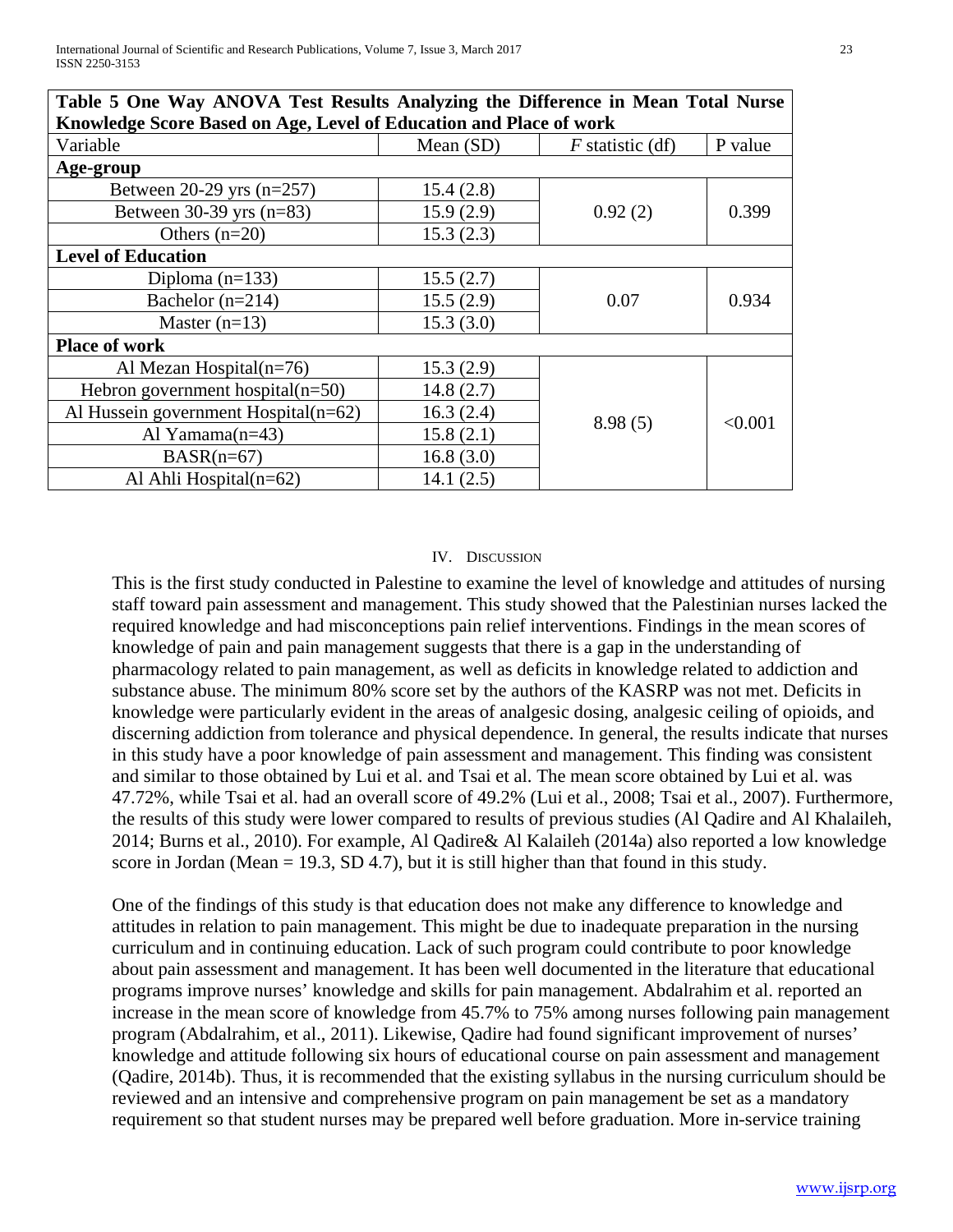should be organized to help nurses' competence in pain assessment and pain management, eliminate knowledge deficits and change attitudes towards effective pain management.

## V. IMPLICATION FOR NURSES

This study provides information for hospital and nursing administrators that may guide and ensure the implementation of effective strategies to improve nurses' clinical assessment skills and pain management for patients. Based on this studies review of relevant literature, the need for innovative and effective pain management education for nurses is well documented. It is imperative that all nurses be better educated and be encouraged to be reflective, evidenced-based practitioners (Wilson, 2007). As one of the most trusted professions, nursing has a tremendous responsibility in providing quality care and outcomes. An inadequate knowledge base and limited expertise are barriers to providing patients with the quality outcomes that they expect. The concept of expert nurse remains elusive, and not all nurses will attain expertise in their practice. The attainment of proficiency is the fourth phase of Benner's theory (1984) and attainment of this phase is crucial for the nurse to understand completely the physiology and reasoning. Banning (2008) suggests that proficient clinical reasoning skills can enhance the quality of nursing practice provided through the precision of decision-making. It is proposed that clinical reasoning centers on the synthesis of specific knowledge forms; empirical, aesthetic, personal and ethical (Banning, 2008).

Fisherman (2007) feels that pain management as a human right is a moral imperative that will help medicine return to its humanist roots. "Acknowledging this right is a crucial step in reversing the public health crisis of under treatment of pain". Nurses should recognize knowledge deficits and seek to expand their knowledge base in order to provide safe and ethical care for the patients that they provide care for.

# VI. RECOMMENDATIONS

More research is needed regarding nurses' knowledge towards pain management. Further research to identify differences between specialty areas could help to determine if some nursing realms would benefit from more education on pain management. Research to assess the impact of educational interventions with nurses on their knowledge towards pain and pain management would be needed to measure the impact of continuing education programs. Additional research is needed in various geographical and practice settings to determine if deficits determined in this study are prevalent across settings.

## VII. CONCLUSION

Nurses' knowledge and attitudes towards pain management was very weak. This is a cause for concern since nurses play a pivotal role in pain management, the results of this study indicate that there are serious challenges to adequate pain management. Lack of knowledge among health care providers including nurses is one of the barriers to effective pain assessment and management. The level of knowledge reflects the quality of care that nurses are providing to patients under their responsibilities. There is an urgent need to improve nurses' pain assessment skills for patients through regular and continues in educational and professional development program. The effect of educational program on nurses' knowledge after implementation needs to be evaluated by future research studies.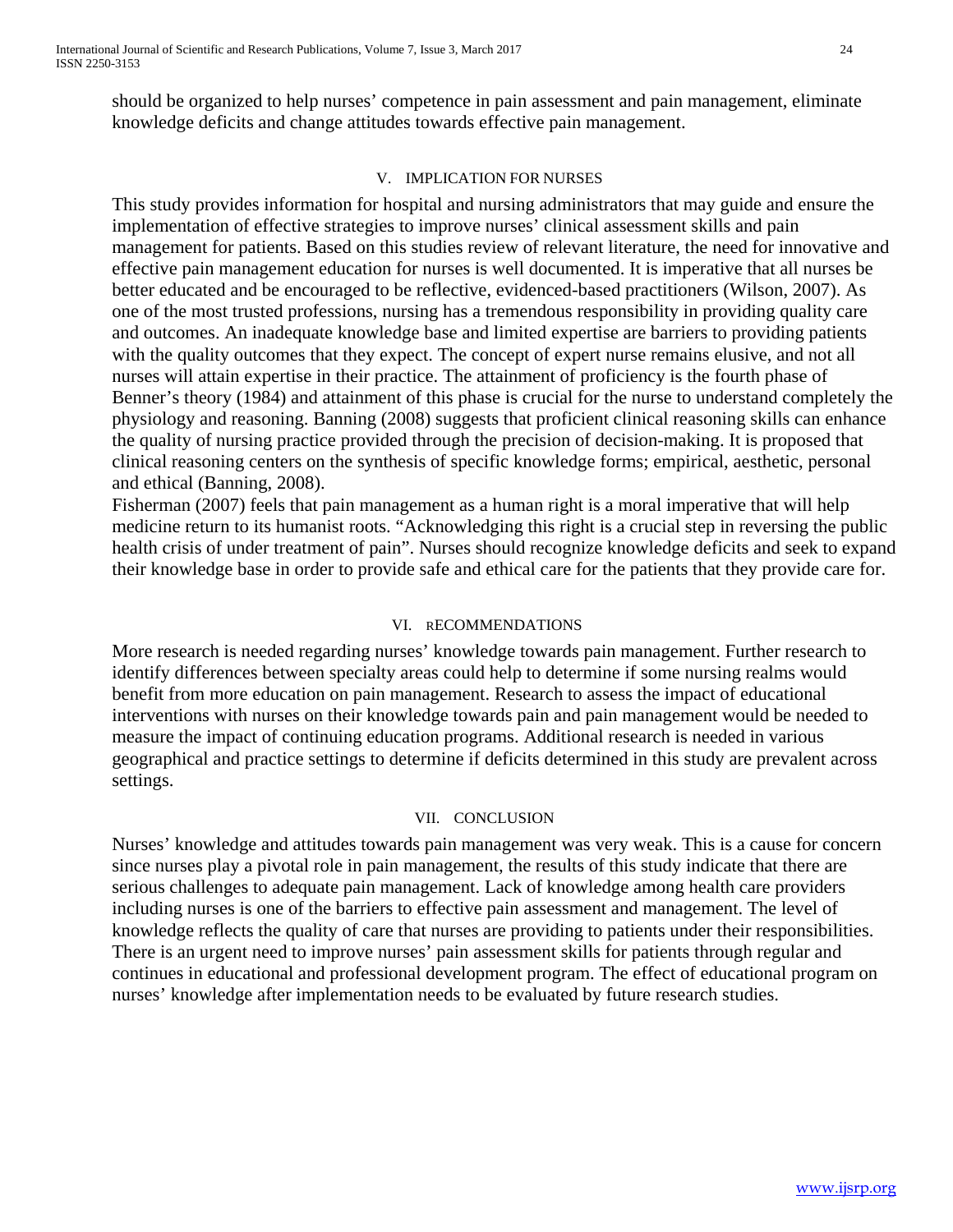#### ACKNOWLEDGMENT

We would like to express thanks to all the nurses in all departments of the participated hospitals for their cooperation and full support during data collection; Palestinian Ministry of Health and the administrations of hospitals for giving permission for data collection, respectively.

## **REFERENCES**

Abdalrahim, M. S., Majali, S. A., Stomberg, M. W., &Bergbom, I. (2011).The effect of postoperative pain management program on improving nurses' knowledge and attitudes toward pain. Nurse Education in Practice, 11(4), 250-255.

Al Qadire, M., Al Khalaileh1, M.(2014a).Jordanian Nurses Knowledge and Attitude Regarding Pain Management. Nurse Education in Practice, 4: 1460- 1472[.http://dx.doi.org/10.9734/BJMMR/2014/5241](http://dx.doi.org/10.9734/BJMMR/2014/5241)

Al Qadire, M., Al Khalaileh1, M. (2014b).Effectiveness of Educational Intervention on Jordanian Nurses' Knowledge and Attitude Regarding Pain Management. British Journal of Medicine and Medical Research, 4(7): 1460-1472.

Alexandrina de Jesus SL, Jacinta PM (2013) Pain: Knowledge andattitudes of nursing students, 1 year followup. Text Context Nurs 22:311-317.

Al-Shaer, D., Hill, P. D., & Anderson, M. (2011). Nurses' Knowledge and Attitudes Regarding Pain Assessment and Intervention. MEDSURG Nursing, 20(1), 7-11.

Banning, M. (2008). Clinical reasoning and its application to nursing: Concepts andresearch studies. Nurse Education in Practice, 8, 177-183. Doi:10.1016/j.nepr.2007.06.004.

Benner, P. (1984). From Novice to Expert: Excellence and Power in Clinical NursingPractice. Menlo Park, CA: Addison-Wesley.

Breivik, H., Cherny, N., Collett, B., de Conno, F., Filbet, M.,&Foubert, J. (2009). Cancer-related pain: A pan-Europeansurvey of prevalence, treatment, and patient attitudes.Annals of Oncology, 20(8), 1420–1433.

Burns, J., Magee, K.T., Cooley, H., Hensler, A., Montana, J., Shumaker, D., Snyder, J.,Polk, A.R. (2010). "I feel your pain": A research study addressing perianesthesiahealth care providers' knowledge and attitudes towards pain. Journal ofPeriAnesthesia Nursing, 25(1), 24-28. Doi: 10.1016/j.jopan2009.11.001

Ferrell, B. R., &McCaffery, M. (2006). City of HopeKnowledge and Attitudes Survey Regarding Pain. RetrievedSeptember 14, 2009 from<http://prc.coh.org/Knowledge%20%20Attitude%20Survey%208-06>

Ferrell, B. R., &McCaffery, M. (2008). City of HopeKnowledge and Attitudes Survey Regarding Pain. RetrievedNovember 20, 2009 from [http://prc.coh.org/Knowldege%20%20Attitude%20Survey%20-](http://prc.coh.org/Knowldege%20%20Attitude%20Survey%20-%20updated%205-08.pdf) [%20updated%205-08.pdf](http://prc.coh.org/Knowldege%20%20Attitude%20Survey%20-%20updated%205-08.pdf)

Fisherman, S.M. (2007).Recognizing pain management as a human right: A first step.Anesthesia and Analgesia, 105(1), 8-9. Doi:10.1213/01.ane.0000267526.37663.41.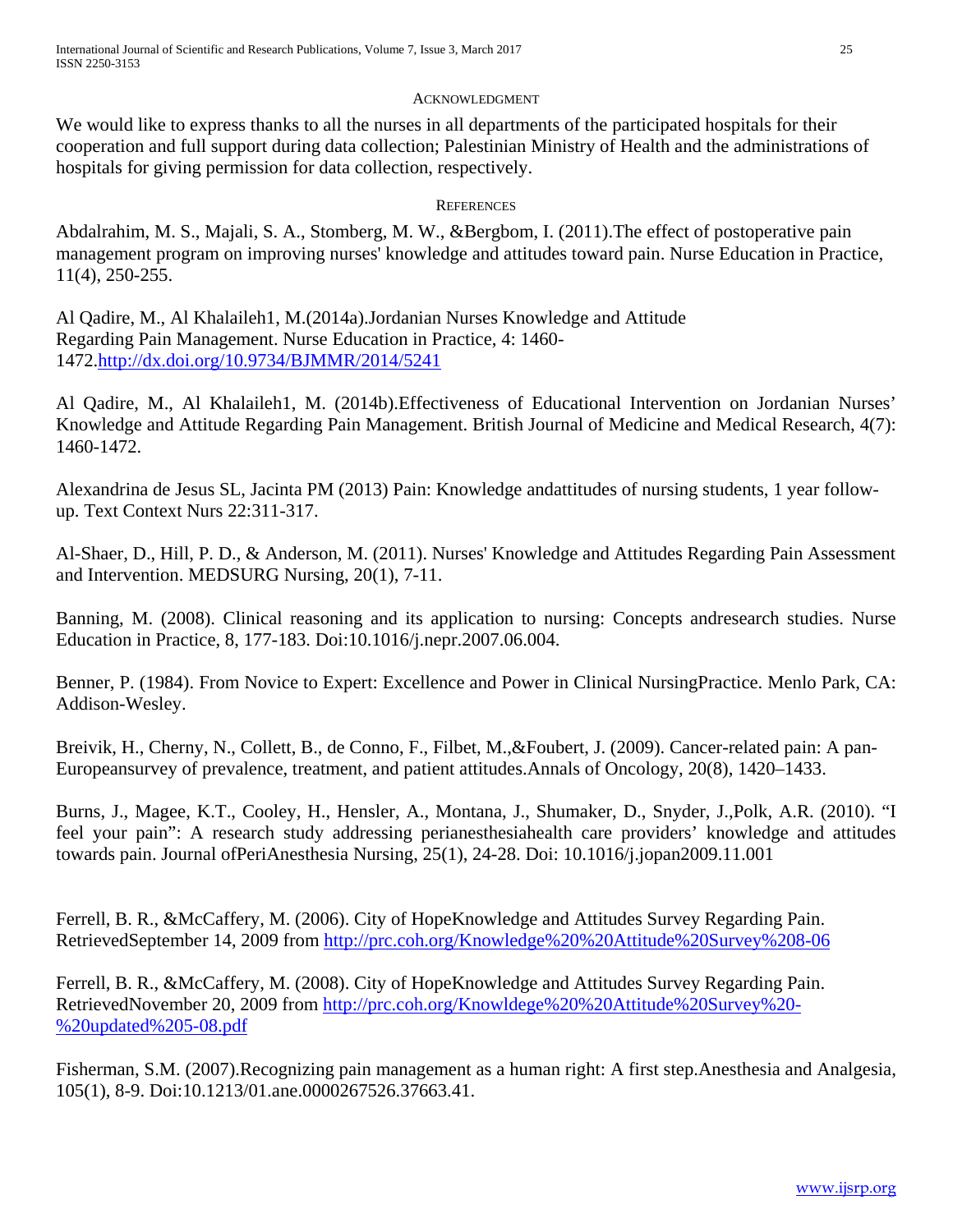Lasch, B. A., Greenhill, B. A.,Wilkes, G., Carr, D., Lee, M., &Blanchard, R. (2002). Why study pain? A qualitative analysisof medical and nursing faculty and students' knowledge ofand attitudes to cancer pain management. Journal of PalliativeMedicine, 5(1), 57–71.

Lewthwaite, B.J., Jabusch, K.M., Wheeler, B.J., et al. (2011). Nurses' knowledgeand attitudes regarding pain management in hospitalizedadults. Journal of Continuing Education in Nursing.2011; 42: 251- 7[.http://dx.doi.org/10.3928/00220124-20110103-03](http://dx.doi.org/10.3928/00220124-20110103-03)

Lui, L., So, W., Fong, D. (2008).Knowledge and attitudes regarding painmanagement among nurses in Hong Kong medical units. Journalof Clinical Nursing, 17(15): 2014-2021[.http://dx.doi.org/10.1111/j.1365-](http://dx.doi.org/10.1111/j.1365-2702.2007.02183.x) [2702.2007.02183.x](http://dx.doi.org/10.1111/j.1365-2702.2007.02183.x)

Matthews, E., & Malcolm, C. (2007).Pain management.nurses' knowledge and attitudes in painmanagement practice. British Journal of Nursing, 16(3), 174-179.

Siedlecki, S.L., Modic, M.B., Bernhofer, E., Sorrell, J., Strumble, P., & Kato, I. (2013).Exploring how bedside nurses care for patients with chronic pain: A grounded theorystudy. Pain Management Nursing, 1-9.

Tsai, F.C., Tsai, Y.F., Chien, C.C., et al. (2007). Emergency nurses' knowledgeof perceived barriers in pain management in Taiwan. Journal of Clinical Nursing, 16: 2088-2095. <http://dx.doi.org/10.1111/j.1365-2702.2006.01646.x>

Turk, D.C., & Dworkin, R.H. (2004). What should be the core outcomes in chronic painclinical trials? Arthritis Research Therapy, 6(4), 151-154. Doi: 10.1186/ar1196

Vallano A, Malouf J, Payrulet P &Banos JE (2006) Prevalence ofpain in adults admitted to Catalonian hospitals: a cross-sectionalstudy. European Journal of Pain 10, 721–731.

Wood, S. (2002). Pain: Week 3. Nursing care and implications for nursing. Nursing Times,98(40), 39-42.

Wells, N., Pasero, C. &McCaffery, M. (2008). Improving the Quality of Care Through PainAssessment and Management. In Patient Safety and Quality: An Evidence-BasedHandbook for Nurses, chapter 17. Hughes, R.G. (ed). Rockville, Maryland: Agency forHealthcare Research and Quality. Retrieved fro[mhttp://www.ncbi.nlm.nih.gov/books/NBK2658/.](http://www.ncbi.nlm.nih.gov/books/NBK2658/)

Wilson, B. (2007). Nurses' knowledge of pain. Journal of Clinical Nursing, 16: 1012-1020. <http://dx.doi.org/10.1111/j.1365-2702.2007.01692.x>

Wysong, P.R. (2012). Nurses' beliefs and self-reported practices related to pain assessment and nonverbal patients. *Pain Management Nursing*, 1-10.

Yava A, Cizek H, Ozcan C, Yildiz D, Dizer B (2013) Knowledge andAttitudes of Nurses about Pain Management in Turkey. Int J of CarSci 6: 494-505.

## **AUTHORS**

**First Author** – Azzam Nimer, qualifications, associated institute (if any) and email address.